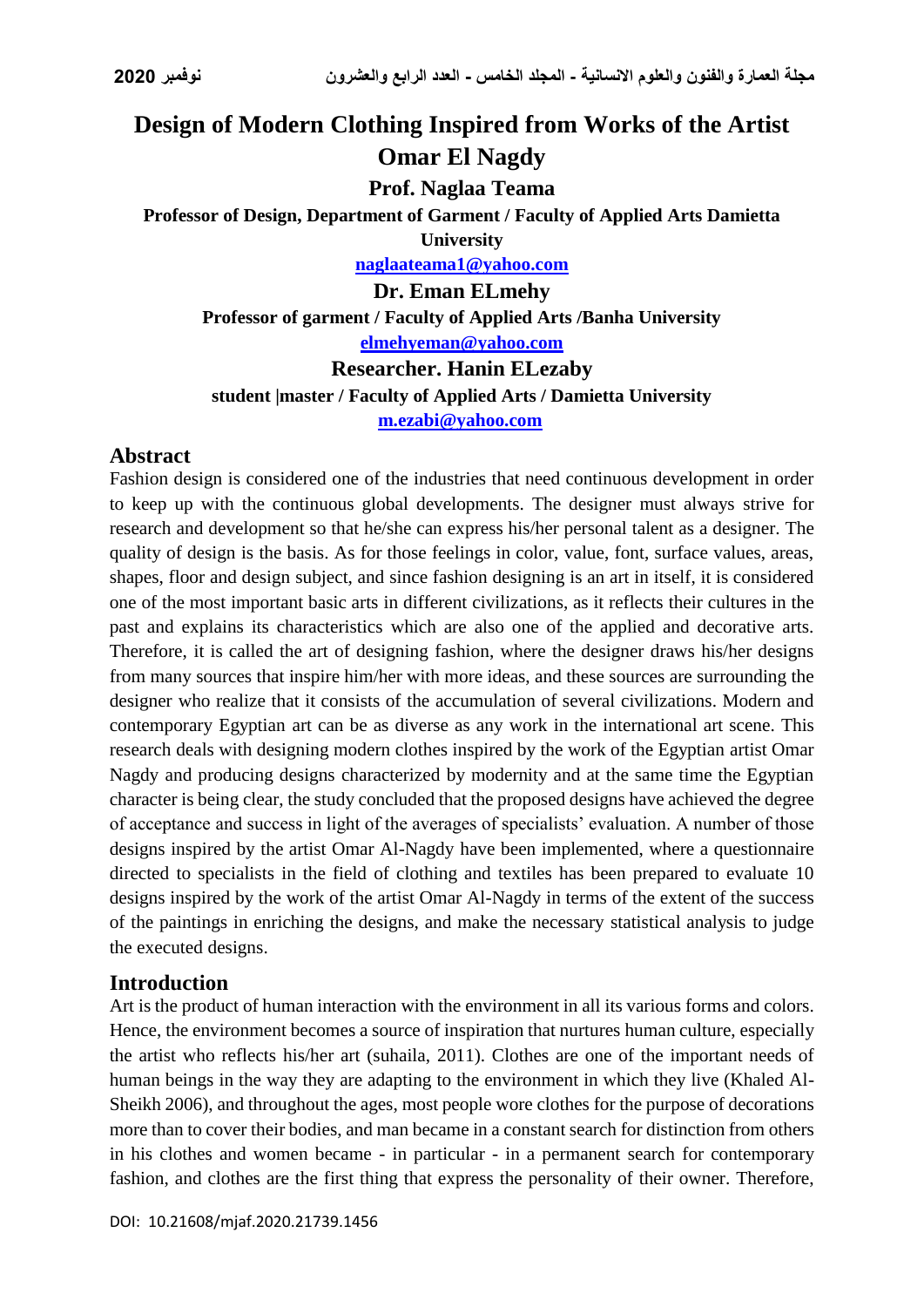fashion designers have tended to constantly search for everything that is new in the fashion world and many international fashion designers resort to returning to history in order to search for a fertile source for the enrichment of contemporary fashion (Amr, Nesreen, and Amani 2015). The artist Omar El-Nagdi, who was born in (1931), is an Egyptian artist and the only one in the Arab world who owns a museum of his works in Paris. The sources of the Nagdi art are multiple compounds. Who used Sand and sculptures in iron and wood, engraving on zinc, stone, and silk screen. Moreover, he creates the mural and carries out the field statue.

#### **Research Problem:**

Spotlight on the Egyptian art pioneers in their lines, colors and use of them in the field of fashion design, while some local fashion designers ignored their use of their works to enrich their Egyptian culture.

The problem of the research therefore lies in the following questions:

#### **Research questions:**

1.Is there a scarcity of using and benefiting from the works of Egyptian artists in contemporary women's clothing?

2.How to take advantage of the aesthetic values of this art in designing girls' clothes that are appropriate for the age?

#### **The research aims:**

1- A description of a group of works, an analysis of the artist's patterns, and identification of the features and aesthetics of his fine art.

2- Explaining the aesthetic and plastic value of the Egyptian artists and making use of their lines and colors.

3- Creating contemporary designs through the artist's works, which are suitable for contemporary fashion.

4- Applying printing techniques to carry out these works.

### **The research importance:**

1- Study the aesthetic values of the works of the Egyptian Pioneers of art (Omar El-Nagdi) as a source of artistic vision.

2- Taking advantage of the aesthetic and artistic values in the works of the artist Omar El-Nagdi

to benefit from them in making designs for the contemporary Egyptian girl's clothes.

3- Shedding light on the Egyptian pioneers as a fertile environment for design.

### **Research hypotheses:**

1- Analysis of the patterns of the artist Omar El-Nagdi, which helps us to identify the features and aesthetics of his fine art.

2- The work of the artist (Omar Al-Nagdi) can be used as one of the pioneers of Egyptian art as a source of inspiration in fashion design.

3- Printing techniques can be applied to carry out these works.

#### **The search limits:**

1- Study some of the works of the artist Omar El-Nagdi, one of the pioneers of Egyptian contemporary art.

2- Using printing techniques in implementation.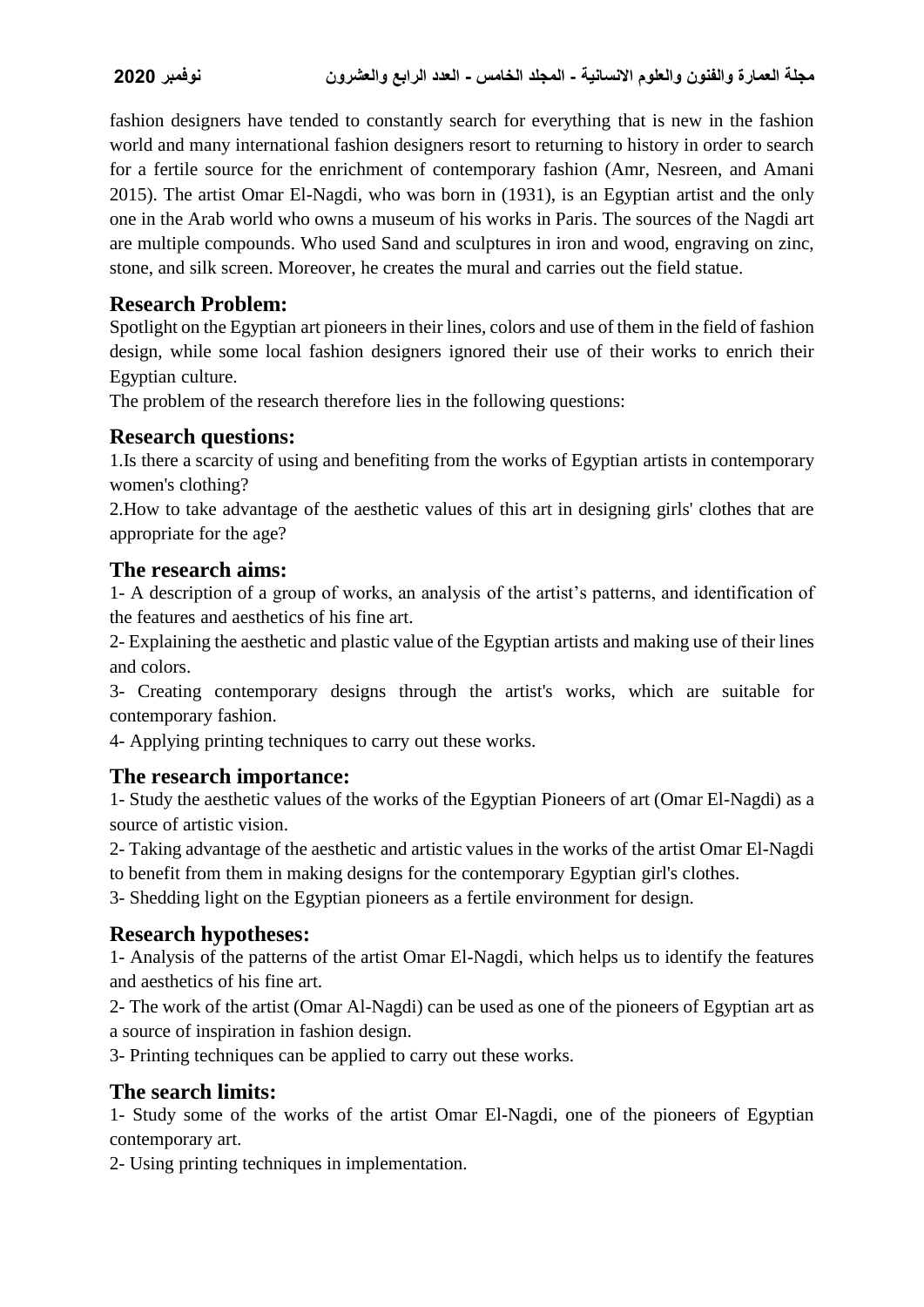3- Designs for Egyptian girl clothes that ranges from (18 to 25) years old.

Research Methodology:

1- Descriptive and analytical approaches: by studying the works of the artist Omar El-Nagdi and the aesthetic and artistic values they contain.

2- The experimental approach: It deals with the innovative aspect of designing and applying designs in a way that goes along with the times.

#### **Key words**

Omar El-Nagdi - Omar El-Nagdi Inspiration - Inspiration Design.

#### **Design:**

It is the technical language formed by elements in the formation of a unified line, shape, color, and fabric. These variables are the basis for their expression and are affected by the foundations to give control, integration, balance, rhythm, and proportion, so that the individual ultimately gets a uniform that makes him/her feels competitive and connected with the society in which he/she lives.

#### **Omar EL -Nagdi:**

The artist Omar Al-Nagdi, who was born in (1931), is an Egyptian artist and the only one in the Arab world who owns a museum of his works in Paris. The sources of the Nagdi art are multiple compounds. Those who used sand and sculptures in iron and wood, engraving on zinc, stone, and silk screen, moreover, he creates the mural and carries out the field statue. By searching for the story of Omar El-Nagdi since his inception. His intellect, philosophy, heritage, and stories are myths and skies. It is what he stressed!

The content of the thesis falls into five chapters:

### **chapter 1**

Contains an introduction and the problem of the research, shedding light on the Egyptian art pioneers in their lines and colors and benefiting from them in the field of fashion design. In light of some local fashion designers ignoring the use of their works to enrich the Egyptian culture. Search tools and search terms.

### **Chapter 2**

About design, the concept of design, fashion design, art and types of design, levels of fashion design, the innovative process in design and innovation, its types, the importance of design sources, and some sources of quotation, whether by direct transfer, partial transfer, modification or selection.

#### **Chapter 3**

Definition of fashion, printing, manual printing techniques, heat transfer printing and digital printing and their advantages.

### **Chapter 4**

About the artist Omar El-Nagdi, his origins, authenticity and heritage, expressive moments and the most important distinctive artistic characteristics of the artist, describing examples of the artist Omar El-Nagdi work.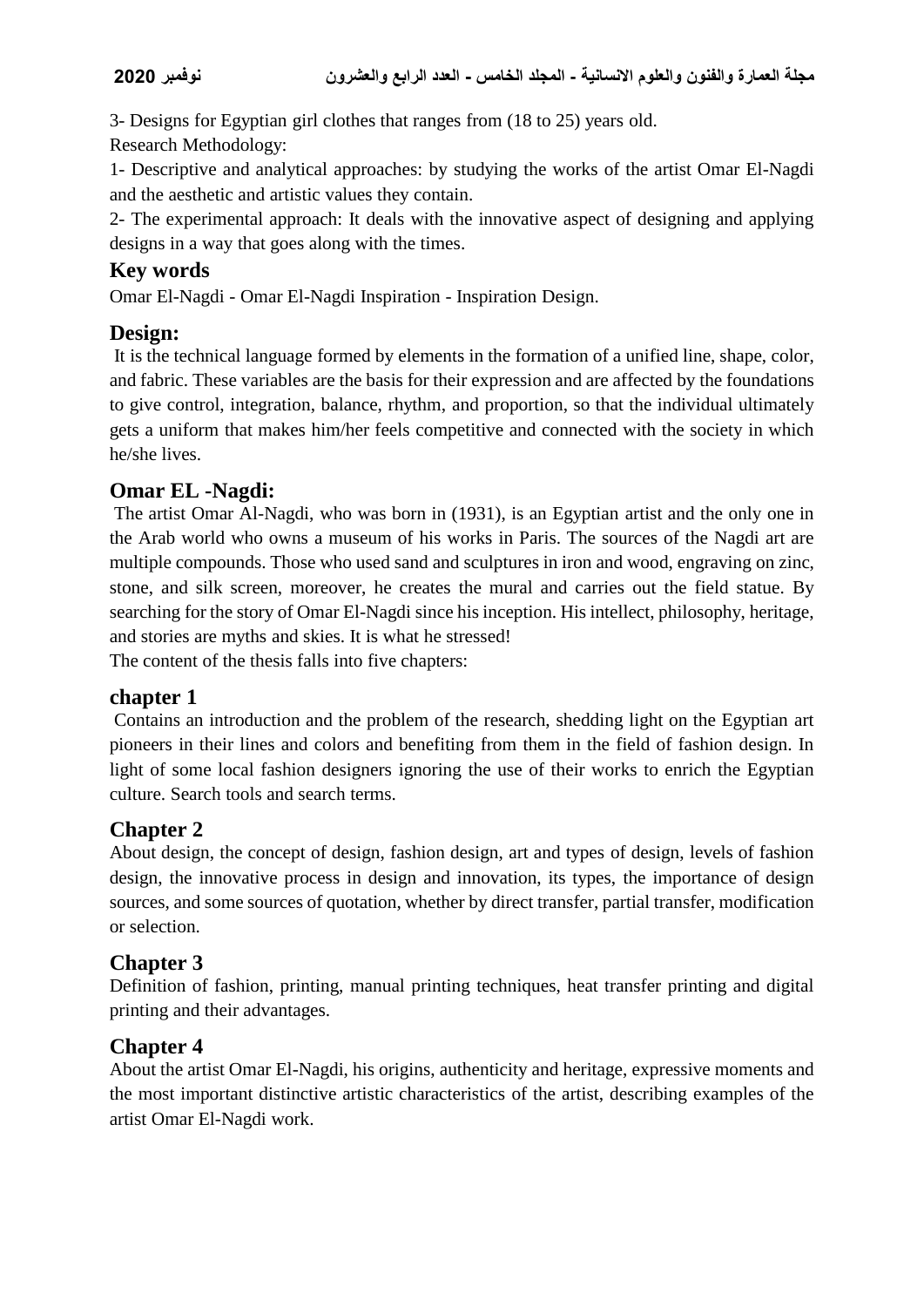## **Chapter 5**

Presents the innovative design groups and displays the results of the questionnaire, a summary of the results and references.

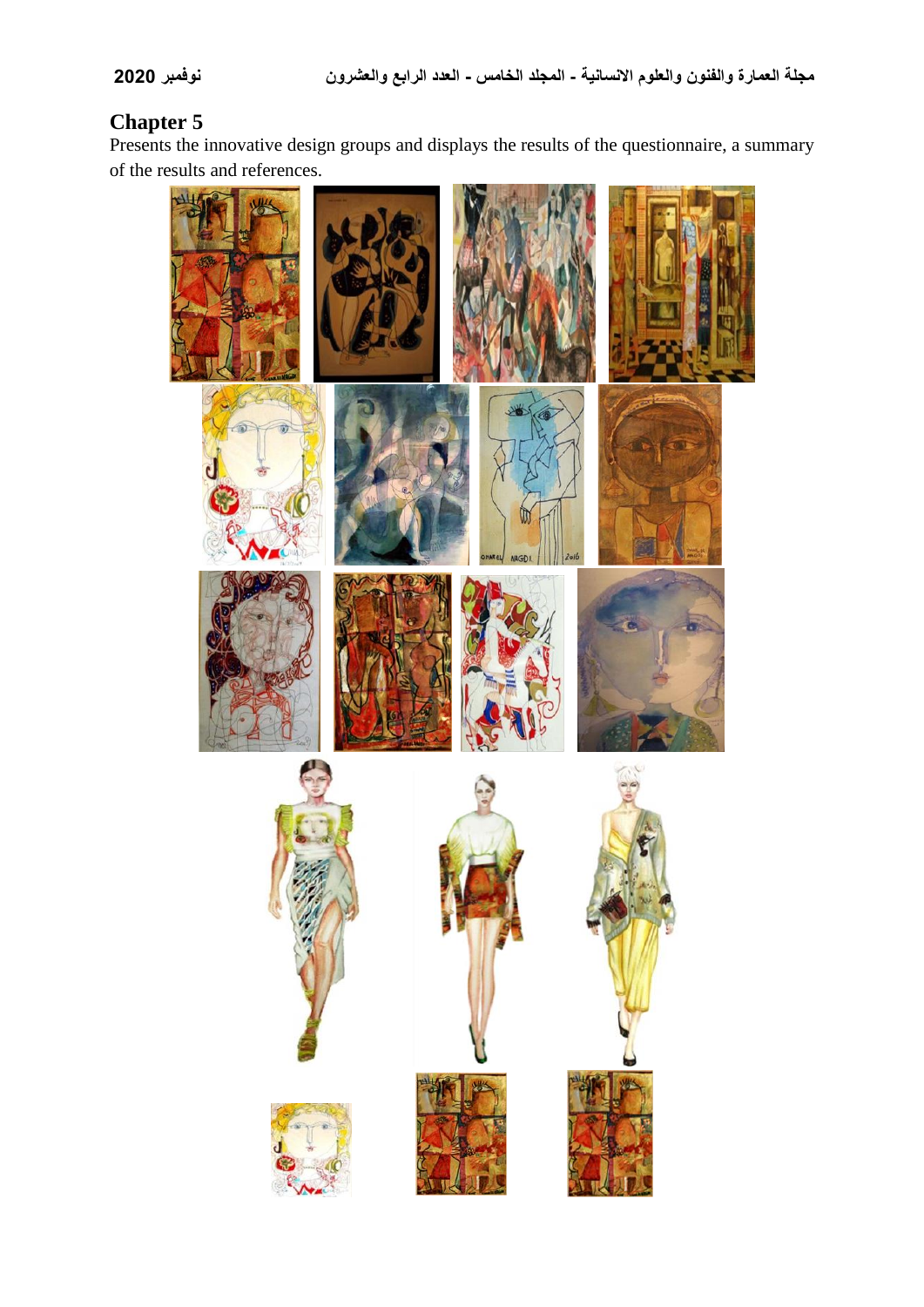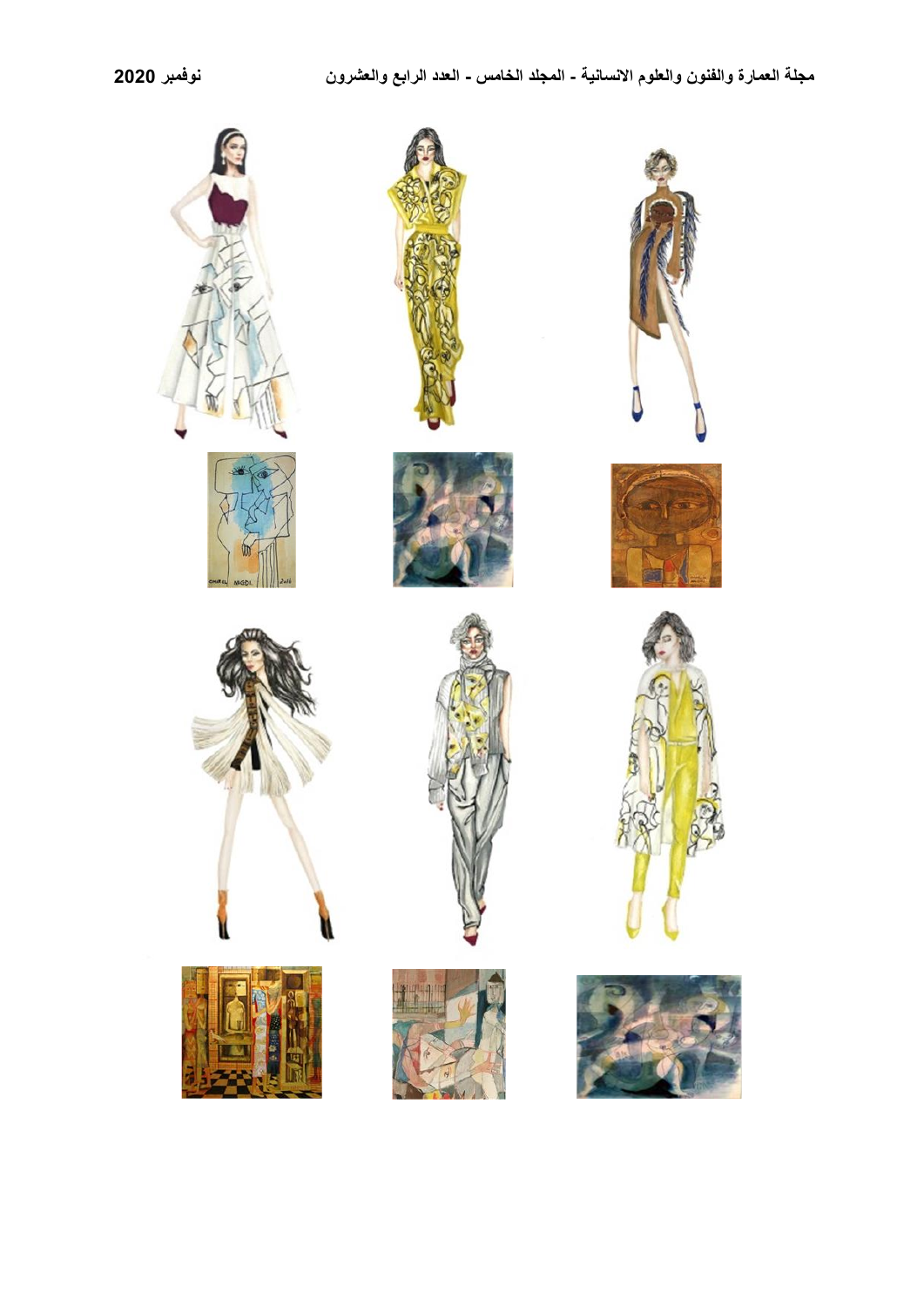

#### **Conclusions and recommendations:**

Through the theoretical part of the research, many conclusions and recommendations were reached, which are as follows

#### **First: the results**

1- The artist Omar El-Nagdi paintings are a rich source of inspiration for girls 'clothing designs.

2- Finding new design formulas to print out women's clothes, inspired by the colors and works of the artist Omar El-Nagdi.

3- Choose the number of 10 samples from the work of Omar El-Nagdi to create inspirational designs and experiences of modeling them on mannequins.

4- Raw materials made from synthetic fibers are the best printing materials with heat transfer.

#### **Second: Recommendations**

#### **Finally, the researcher would like to emphasize the following recommendations:**

1- The necessity to pay attention to the youth period, in which the different directions appear, which appear through clothing behavior, especially the adolescence period, where the great impact on the appearance behavior.

2- The necessity to open new horizons for printed women's designs inspired by the paintings of the Egyptian artist, Omar El-Nagdi, and the colors that match the current era.

3- Encouraging more researches for studying Egyptian artists.

4- Encouraging and developing new technologies aimed at facilitating the design and implementation processes, which includes a modern color group.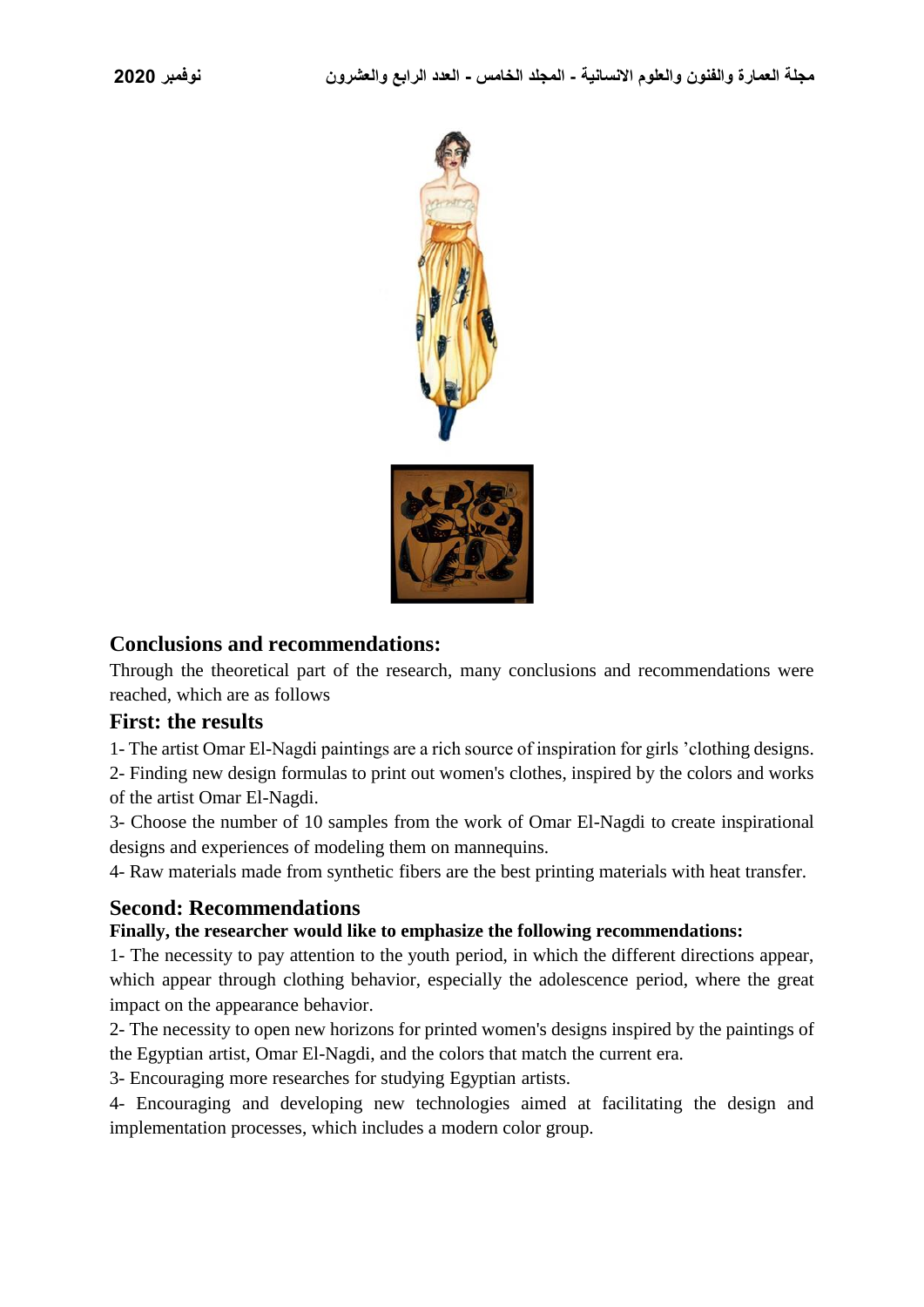#### **References:**

1-Al-Sheikh, Khaled Mahmoud Abdullah Al-Sheikh, "Activating the role of shaping on the mannequin in the ready-to-wear industry" Master Thesis, Faculty of Applied Arts, Helwan University 2006-

2-Muhammad, Sarah Fahmy Mahmoud Abdel-Khalek, "Integration of plastic folk elements in iterative networks of Islamic engineering to create designs for the printing of upholstery fabrics", message of Master - Helwan University. College of Applied Arts. Textile printing, dyeing and preparation section. 2012

3-Ghoneim, Ahmed Saeed Mahmoud, "Development of design operations management in the garment industry", Master, 2006

4-Hegazy, Sherine Hassan Mahmoud Saad Hegazy, "The possibility of creating outerwear for women of multiple purposes to serve the aesthetic and economic aspect" - Mansoura University - Faculty of Home Economics 2008-

5-Metwally Samah Metwally Mohamed "Designing and implementing women's abaya in two different ways to keep pace with international fashion and publishing it via the international information network." PhD thesis, Faculty of Home Economics - Menoufia University 2014

6-Hassan, Ashraf Abdel-Hakim, "The Effectiveness of a Proposed Program in Men's Fashion Design in Developing Knowledge, Skills and Trends of Third Year Students in the Department of Clothing" and Textile "PhD Thesis, Faculty of Home Economics, Helwan University 2006.

7-Omar, Heba El-Bandary Sayed Ahmed, "The possibility of obtaining new textile and aesthetic effects of narrow fabrics implemented in a dual manner to enrich the design of clothes and textile pendants", MA thesis, Faculty of Home Economics, Menoufia University 2017

8-Daoud, Khalil Mabrouk Abdel Moneim, "Preparing a proposed model for women's outerwear (mantle) that fits with Egyptian physical measurements", Faculty of Home Economics, Menoufia University, 2016

9-Sadiq, Nour Al-Huda Ibrahim, "The possibility of utilizing perforated fabrics to enrich women's clothing designs using the mannequin technique", Master - Faculty of Home Economics, Menoufia University 2011.

10-Uthaim, Enas Moussa Muhammad, "Utilizing curtain fabrics and upholstery to create modern designs to advance the aesthetic aspects of women's clothing" Faculty of Home Economics - University of Menoufia 2012

11-El-Khouly, Manal Mohamed, "The possibility of making use of surreal art as a source for evening wear designs, Faculty of Home Economics", Menoufia University, 2014.

12-Ragab, Ghosoun Massad Abdel Aziz, "Using the art of crochet to enrich the aesthetics of evening wear that was previously formed on the mannequin", Master, College of Home Economics 2016

13-El Hawary Hanem Abdo "Producing some household outer garments for women from the remnants of different stages of operation in ready-made garment factories", Master, Faculty of Home Economics, University of Menoufia 2004

14-Hassoune Amr, El-Meligy Nisreen, El-Desoky Amany, "Baroque style fashion as an inspiration for high-end fashion design." International Designs Magazine, Fourth Issue 2015 15-Hamzah, Weam Muhammad Muhammad "Designing innovative clothes for girls, inspired by the microscopic images of the human body," International Designs Magazine, April 2017